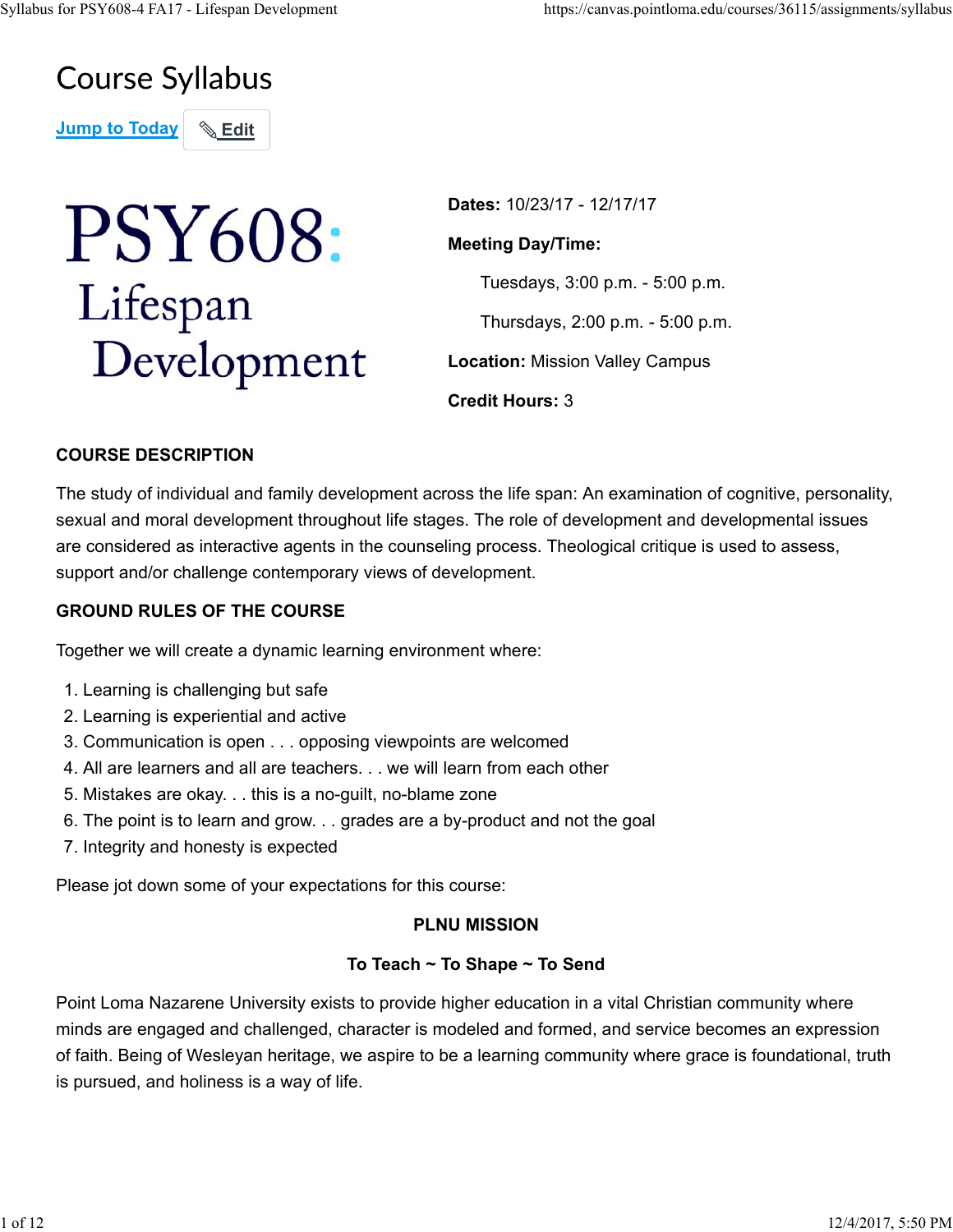

**Instructor:** Prof. Kylie Lewis

**Email: Kylielewis@pointloma.edu (mailto:Kylielewis@pointloma.edu)** 

# **REQUIRED TEXTS AND RECOMMENDED RESOURCES**

Broderick, P.C., & Blewitt, P. (2014). *The Life Span: Human development for helping professionals.* 4<sup>th</sup> Edition. Upper Saddle River, New Jersey: Pearson Education, Inc.

Yerkovich, Milan & Kay. (2008). *How We Love: Discover your love style.* Colorado Springs, CO: WaterBook Press.

## **ADDITIONAL READINGS**

Siegel, Daniel J. (2015). *The Developing Mind: How relationships and the brain interact to shape who we are.* New York: Guildford Press.

#### **COURSE LEARNING OUTCOMES**

After completing this course, you should be able to:

- 1. Describe the theories of individual development and transitions across the life-span.
- 2. Understand the relationship between the family life-cycle and individual development.
- 3. Apply learning theories to individuals and families at various developmental stages.
- 4. Understand the connection between personality theories and various developmental stages.
- 5. Assess the impact of developmental crises, disabilities, addiction, psychopathology, gender, ethnicity, cultures and environmental factors on normal and abnormal development.
- 6. Integrate theological perspectives on human development and the family.
- 7. Apply human growth and development to counseling.

#### **COURSE REQUIREMENTS**

#### **Canvas Discussion Board Participation** 1.

The main text (Broderick) provides supplemental discussion material at the end of each chapter. Case studies are presented as well as discussion questions that pertain to developmental issues. Students will be expected to answer these questions prior to class in order to promote the exchange of ideas and opinions. Additionally, you will be asked to answer journal questions that will promote reflective thinking about the relevance of these issues in your own development.

#### **Online Quizzes from Readings** 2.

You will complete a set of readings in preparation for each week's In order to assess your preparation, you will complete an online quiz over the readings to gauge your preparation for in-class discussion.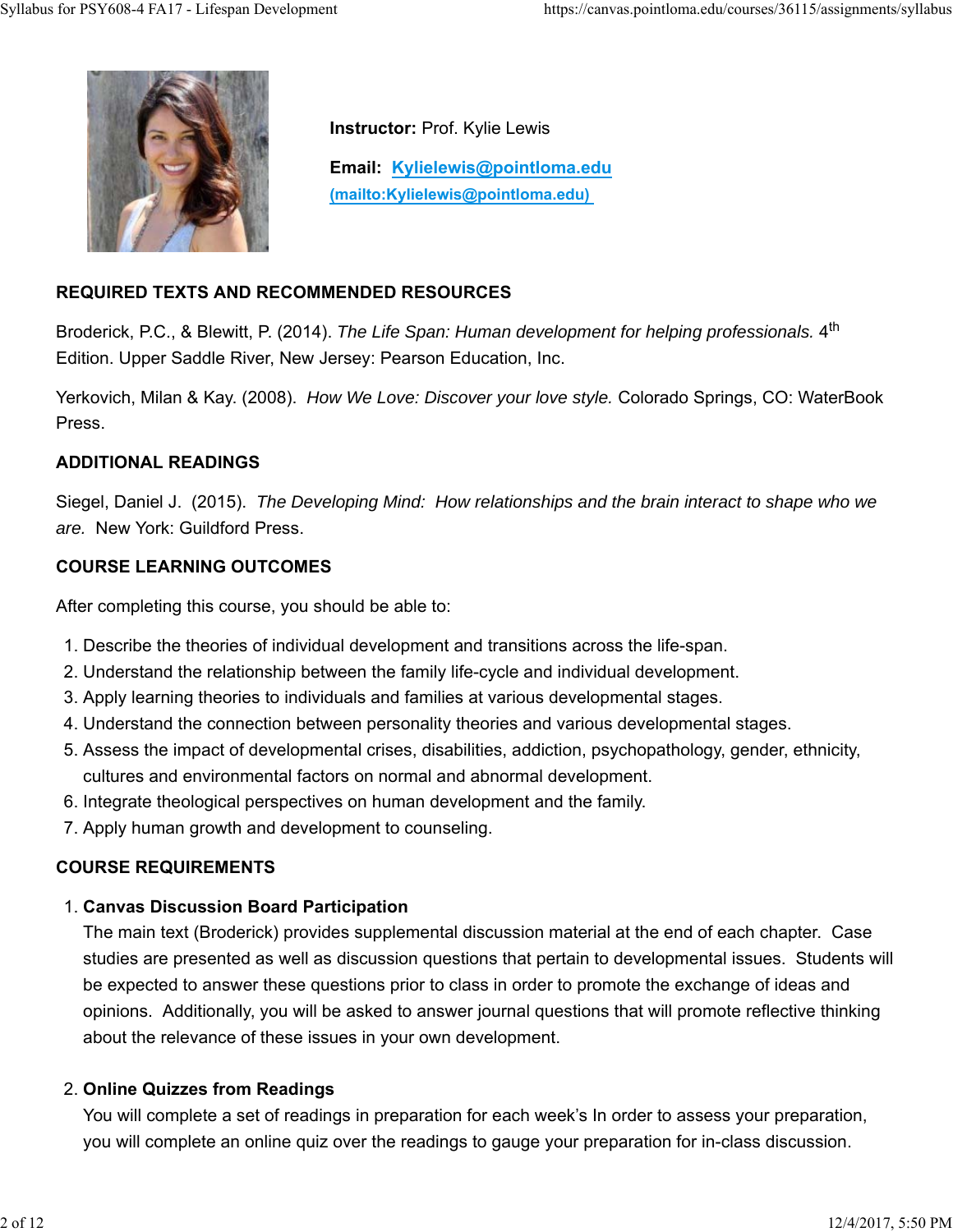These are not meant to be arduous, but to ensure you have appropriately reviewed the material prior to coming to class. These will also allow the professor to ascertain "sticking points" for students so that class time can be spent in clarifying key concepts. There will be a *minimum* of 5 reading quizzes over the course of the semester.

# **Intervention Paper** 3.

This is an opportunity for students, in small groups, to explore an issue relevant to professional practice! Students will select a developmental topic covered in the text or lecture, and conduct an extensive literature search to discover the current thinking on the topic (12-15 references minimum). At least twothirds of total references must be journal articles. Once you have a working knowledge of the topic, you are to design **an intervention oriented program** to deal with the selected issue. You are encouraged to search theological journals for this, but do not include more than three theological journal references for this section of your paper. Grades will not be lowered if this is not applicable to your topic. The topic must be pre-approved by the instructor. The paper should not exceed 25 pages. Abstract should be included for this paper.

*Each topic must be pre-approved by the professor.* Evaluation will be based on the following criteria:

--A thorough review of literature that includes historical foundation, current opposing views (when appropriate), research results, and applications to clinical practice.

--The creation of an intervention oriented program to address the issues discussed in the literature review (containing at least 3 interventions).

--Graduate level writing style.

--APA formatting and referencing.

## **Intervention Paper Presentation** 4.

Building on the work you have completed for the research paper, you will present your work to your fellow students. You will have **40-50 minutes** (depending on class size) to present. In presenting your material, strive to teach the class. Think beyond "talking to the class." Be creative in helping your colleagues understand the material. If you want to have students in class "pretend" to be a particular audience, go ahead. Involve them in the learning process. Summary handouts that include references are expected. **NOTE: Attendance at all presentations is mandatory. Intervention Paper Rubric**

## **Midterms and Final Exam** 5.

Exams will be geared toward integration of facts and concepts covering the readings. Specific material on the exams may not be covered in class; therefore the student is responsible for mastering the reading material. Questions that evaluate the students understanding of contextual variables (i.e. gender, ethnicity, etc.) will be included in the exams.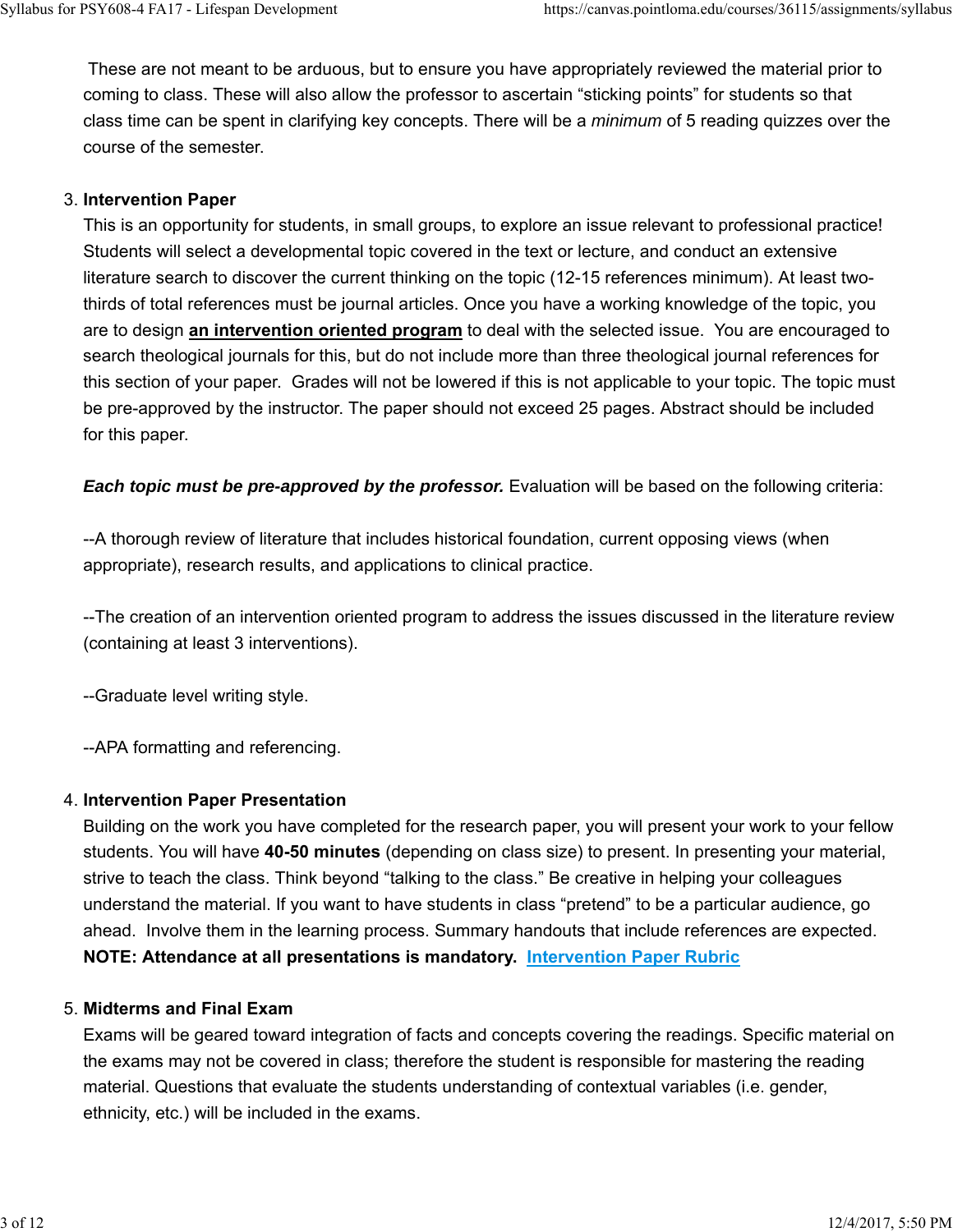# **Attendance and Participation** 6.

Regular and punctual attendance at all classes is considered essential to optimum academic achievement. If the student is absent from more than 10 percent of class meetings, the faculty member can file a written report which may result in de-enrollment. If the absences exceed 20 percent, the student may be de-enrolled without notice until the university drop date or, after that date, receive the appropriate grade for their work and participation. See Academic Policies in the Graduate and Professional Studies Catalog for additional detail.

In the event of an officially excused absence on the due date of an assignment, the assignment will be due the next class time. All penalties for late assignments will then be assessed from that revised due date.

Class participation is necessary to demonstrate familiarity with the assignments and the ability to transfer theory into practice. The following criteria will be used to evaluate participation:

- Participation in discussions
- Appropriateness of comments
- Comments useful for clarification or meaningful contribution to the class
- Willingness to participate in exercises and simulations
- Sensitivity to participation of others in the class; avoid dominating discussions
- Class participation demonstrates understanding of learned theory

**This course meets PLNU and WASC credit hour policy requirements for contact hours as evidenced by the table below (3 credit units):**

| <b>Assignments</b>                              | <b>Pre-Course</b><br><b>Hours</b> | <b>Course</b><br><b>Hours</b> | <b>Post-Course</b><br><b>Hours</b> |
|-------------------------------------------------|-----------------------------------|-------------------------------|------------------------------------|
| <b>Face-to-face Class Sessions</b>              |                                   | 40                            |                                    |
| Online Participation in forums,<br>groups, etc. | 5                                 |                               | 5 <sub>l</sub>                     |
| Reading                                         | 10                                | 5                             | 10 <sup>1</sup>                    |
| Writing                                         |                                   | 10                            | 20 <sub>l</sub>                    |
| Other Assignments and Learning<br>Activities    | 5                                 | 5                             | 5 <sub>l</sub>                     |
| Exams & Quizzes                                 | 4                                 | 5                             | 5 <sub>l</sub>                     |
|                                                 | 24                                | 65                            | 45                                 |
| <b>TOTAL HOURS</b>                              |                                   |                               | 134                                |

#### **ASSESSMENT AND GRADING**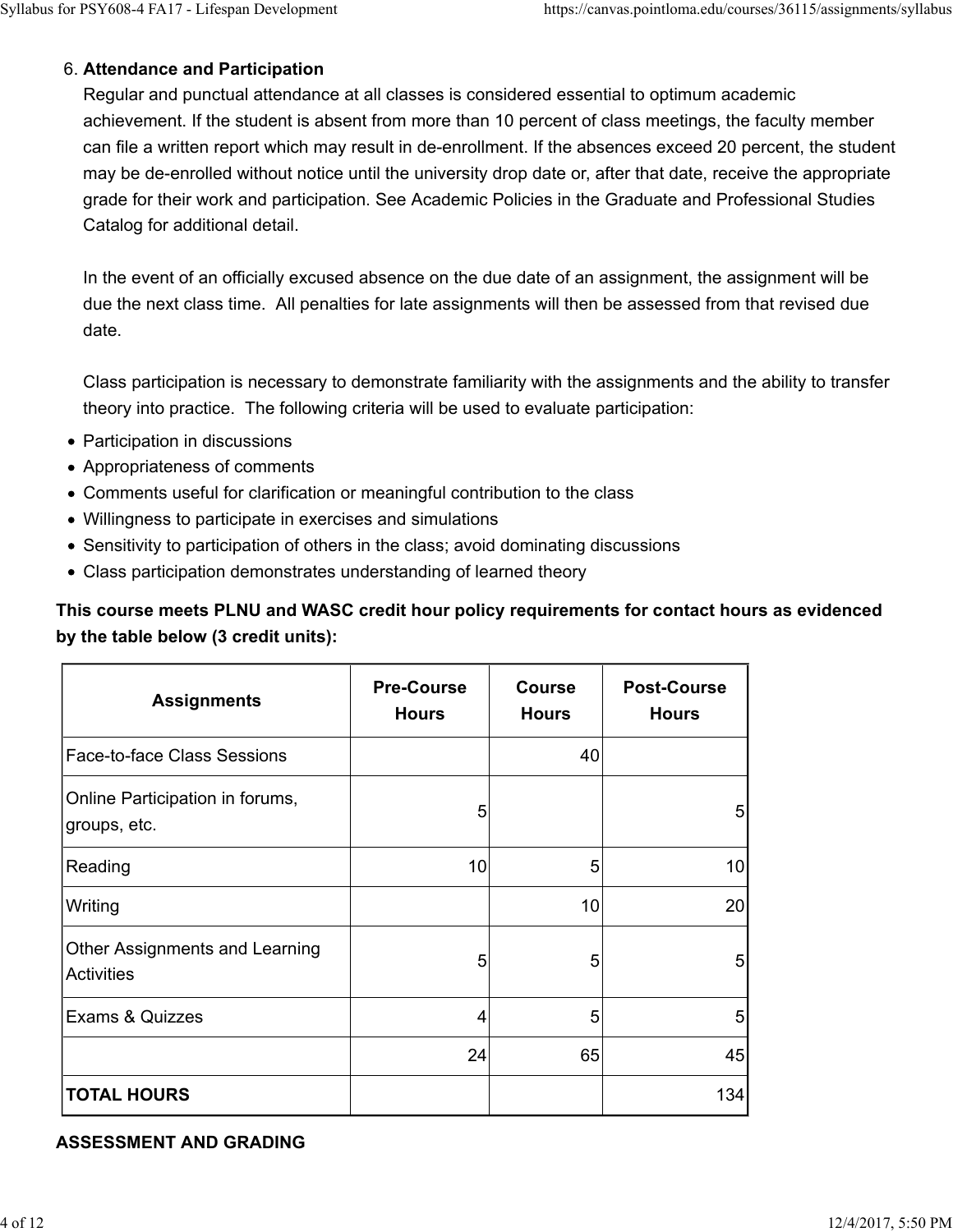| <b>Assignments</b>                 | <b>Point Value</b> |
|------------------------------------|--------------------|
| Case Study Questions 8@10 pts each | 80                 |
| Online Quizzes 5@10 pts each       | 50                 |
| Examinations $4@100$ pts each      | 400                |
| Intervention Paper                 | 100                |
| Journal Questions 8@ 10 pts each   | 80                 |
| Intervention Presentation          | 100                |
| Attendance and Participation       | 80                 |
| Total                              |                    |

# **GRADE SCALE**

| <b>Grade Scale Based on Percentage of Points Earned</b> |         |            |           |            |
|---------------------------------------------------------|---------|------------|-----------|------------|
| A 93-100                                                | B+87-89 | $C+ 77-79$ | $D+67-69$ | $F \le 59$ |
| A-90-92                                                 | 83-86   | IC 73-76   | 63-66     |            |
|                                                         | B-80-82 | C-70-72    | D-60-62   |            |

Only grades of C- or better will count toward program GPA.

A cumulative program GPA of 3.0 or higher is required to graduate.

# **COURSE POLICIES**

Point Loma Nazarene University, as a non-profit educational institution, is entitled by law to use materials protected by the US Copyright Act for classroom education. Any use of those materials outside the class may violate the law.

# **Academic Honesty** 1.

Students should demonstrate academic honesty by doing original work and by giving appropriate credit to the ideas of others. As explained in the university catalog, academic dishonesty is the act of presenting information, ideas, and/or concepts as one's own when in reality they are the results of another person's creativity and effort. Violations of university academic honesty include cheating, plagiarism, falsification, aiding the academic dishonesty of others, or malicious misuse of university resources. A faculty member who believes a situation involving academic dishonesty has been detected may assign a failing grade for a) that particular assignment or examination, and/or b) the course following the procedure in the university catalog. Students may appeal also using the procedure in the university catalog. See Academic Policies in the **current PLNU catalog (https://catalog.pointloma.edu/)** for further information.

# **Identity Fraud** 2.

Committing identity fraud is considered particularly serious and could have legal as well as institutional implications. Any student who has another individual impersonate or in any other way commit identity fraud in any course, assignment, exam, or any type of academic exercise will be permanently suspended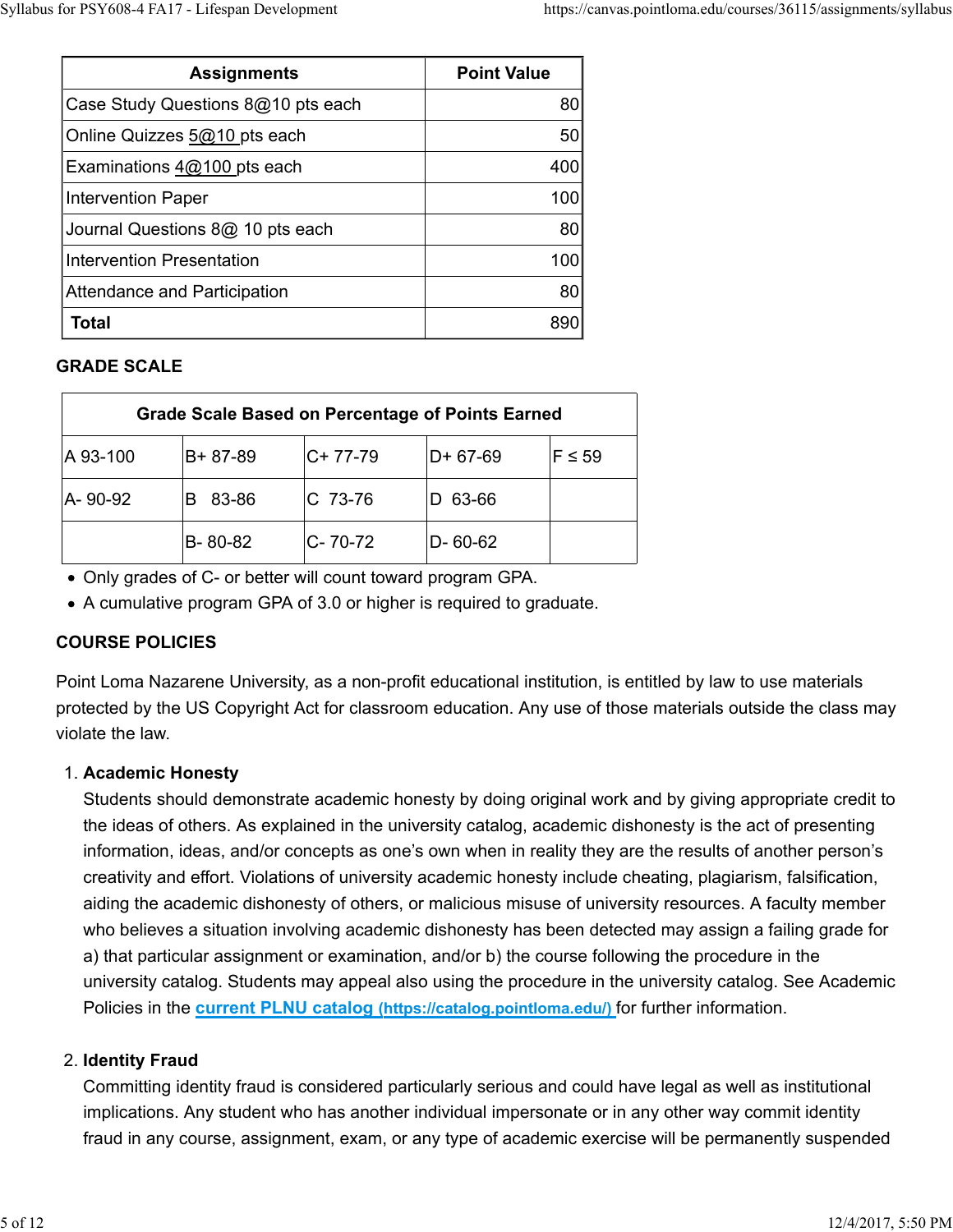from Point Loma.

#### **Final Examination Policy** 3.

Successful completion of this class requires taking the final examination **on its scheduled day**. The final examination schedule is posted on the **Class Schedules (http://www.pointloma.edu/experience/academics /class-schedules)** site. No requests for early examinations will be approved.

#### **Classroom Etiquette** 4.

Students are expected to actively engage in an adult learning environment. Behaviors that disrupt the classroom environment and interfere with the learning of others are prohibited. Examples include talking with other students during a presentation or when others are speaking, texting, gaming, internet browsing, or reading non-course related materials. All pagers, cellphones, and other electronic communication devices will be turned off at the beginning of class. Tablets and computers are allowed in class for note-taking purposes only, unless otherwise directed by the instructor. Arriving late and leaving early are strongly discouraged and disruptive to the class.

Respect each person's opinions. Be considerate while your peers are speaking and actively engage them only when they have completed their point. Discourteous comments and side conversations will not be tolerated and will be addressed openly and directly by the instructor. Should a student's behavior become disruptive to the productivity of the course they will be asked to leave the classroom and not receive credit for attendance.

#### **Withdrawal** 5.

If you need to withdraw from the class, please notify the instructor **and** your Point Loma advisor immediately. A student may withdraw by the end of the first week of class and receive a grade of W. If a student withdraws from the program, he/she must submit a letter for withdrawal. A last date to withdraw is posted in the Academic Calendar on the PLNU website. Students will be assigned a grade of W or WF consistent with Point Loma Nazarene University policy in the grading section of the catalog. Failure to attend class does not constitute a withdrawal and students will receive an "F" if not properly withdrawn. Withdrawing from a class may result in a graduated refund and may affect your financial aid. Be sure to contact your financial aid counselor.

#### **Use of Technology** 6.

In order to be successful in the online environment, you'll need to meet the minimum technology and system requirements; please refer to the Technology and System Requirements page. Problems with technology do not relieve you of the responsibility of participating, turning in your assignments, or completing your class work. If you do need technical help you may click on the HELP button (located on the top-right corner of Canvas) and choose from whom you want assistance, or you may contact the campus help desk (619.849.2222).

## **University Catalog** 7.

For additional Point Loma policy items, review the latest **Point Loma Nazarene University Catalog (https://catalog.pointloma.edu/index.php)** .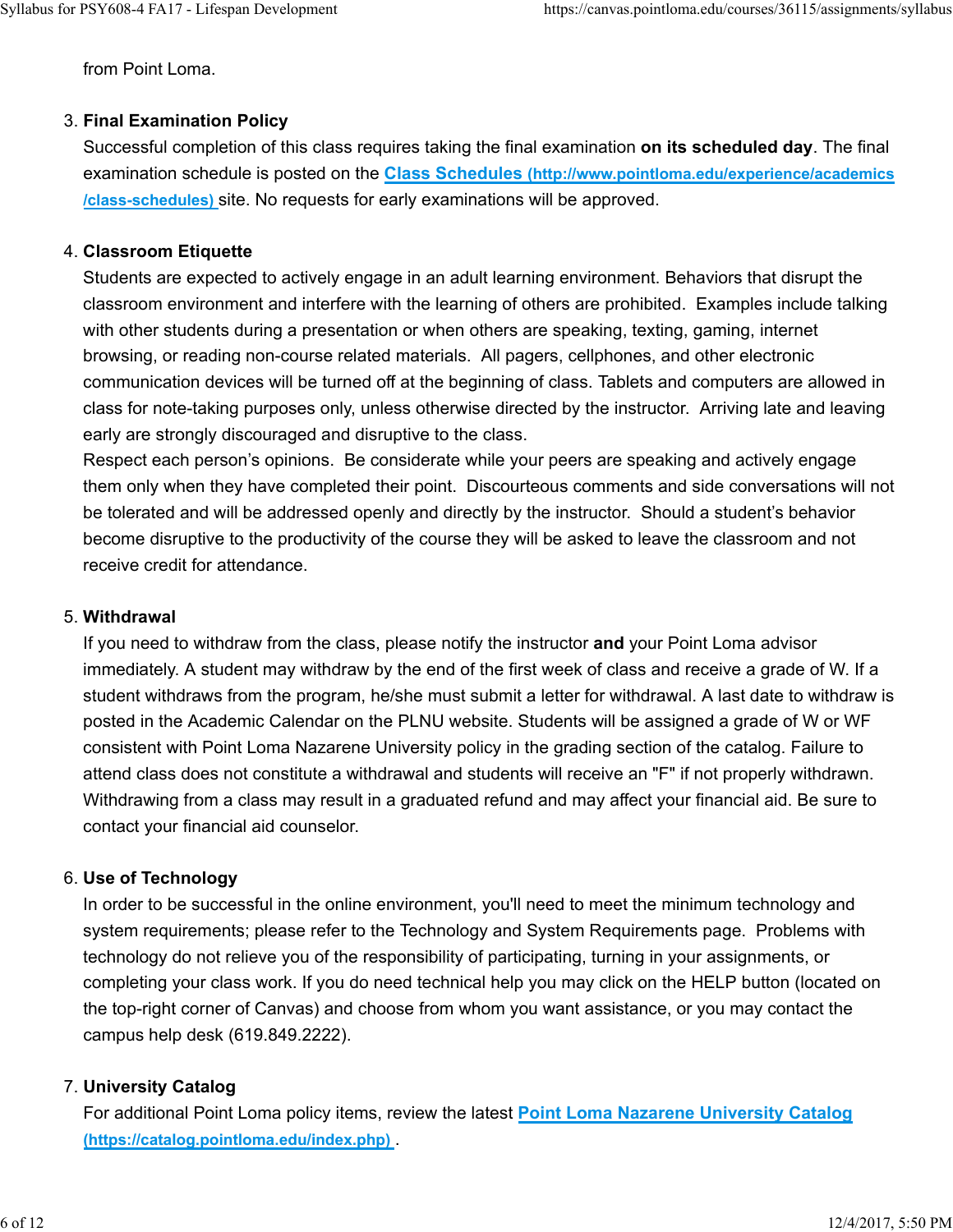# **Accessibility of Historical Data in Point Loma Classes** 8.

PLNU strives to protect and preserve student data in accordance with FERPA laws. It is important for students and faculty to note that due to the nature of digital information, no data transmitted via emails or online learning management systems is entirely free from observation. The contents of this class, including the class discussion, may be monitored by PLNU faculty and staff at any time for the purposes of assisting students, gathering data, instructor training, or assessing the program.

## **Confidentiality of Course Discussion and Assignments** 9.

Materials posted to the class discussion or to an assignment thread are for class use only. Students and faculty are to protect the confidentiality of all classroom materials and should never transmit any classroom materials without specific written permission of the person quoted and the instructor.

#### **Academic Accommodations** 10.

If you have a diagnosed disability, please contact the Disability Services Representative within the first two weeks of class to demonstrate need and to register for accommodations by email at **drc@pointloma.edu (mailto:drc@pointloma.edu)** .

#### 11. Spiritual Care

A cornerstone of a PLNU education is helping students realize their mental, physical, social, moral, and spiritual ideals. Understanding and living out a personal commitment to faith and our Wesleyan heritage are means for achieving self-worth and understanding, the motivation for building a just social order. Students receive support to build skills and habits in spiritual formation that motivate a life of service which is lifetime. PLNU encourages community engagement among students, faculty, and staff that honors service to others as an expression of that commitment. There are resources for your Christian faith journey available at **Graduate and Professional Student Spiritual Life (https://www.pointloma.edu /opportunities/graduate-professional-student-spiritual-life)** .

## **Copyright Policy** 12.

Point Loma Nazarene University, as a non-profit educational institution, is entitled by law to use materials protected by the US Copyright Act for classroom education. Any use of those materials outside the class may violate the law.

# **Course Summary:**

| <b>Date</b>      | <b>Details</b>                                                                                                   |                   |
|------------------|------------------------------------------------------------------------------------------------------------------|-------------------|
| Tue Oct 24, 2017 | <b>Examine Your Beliefs About Development</b><br>(https://canvas.pointloma.edu/courses/36115/assignments/212149) | due by $11:59$ pm |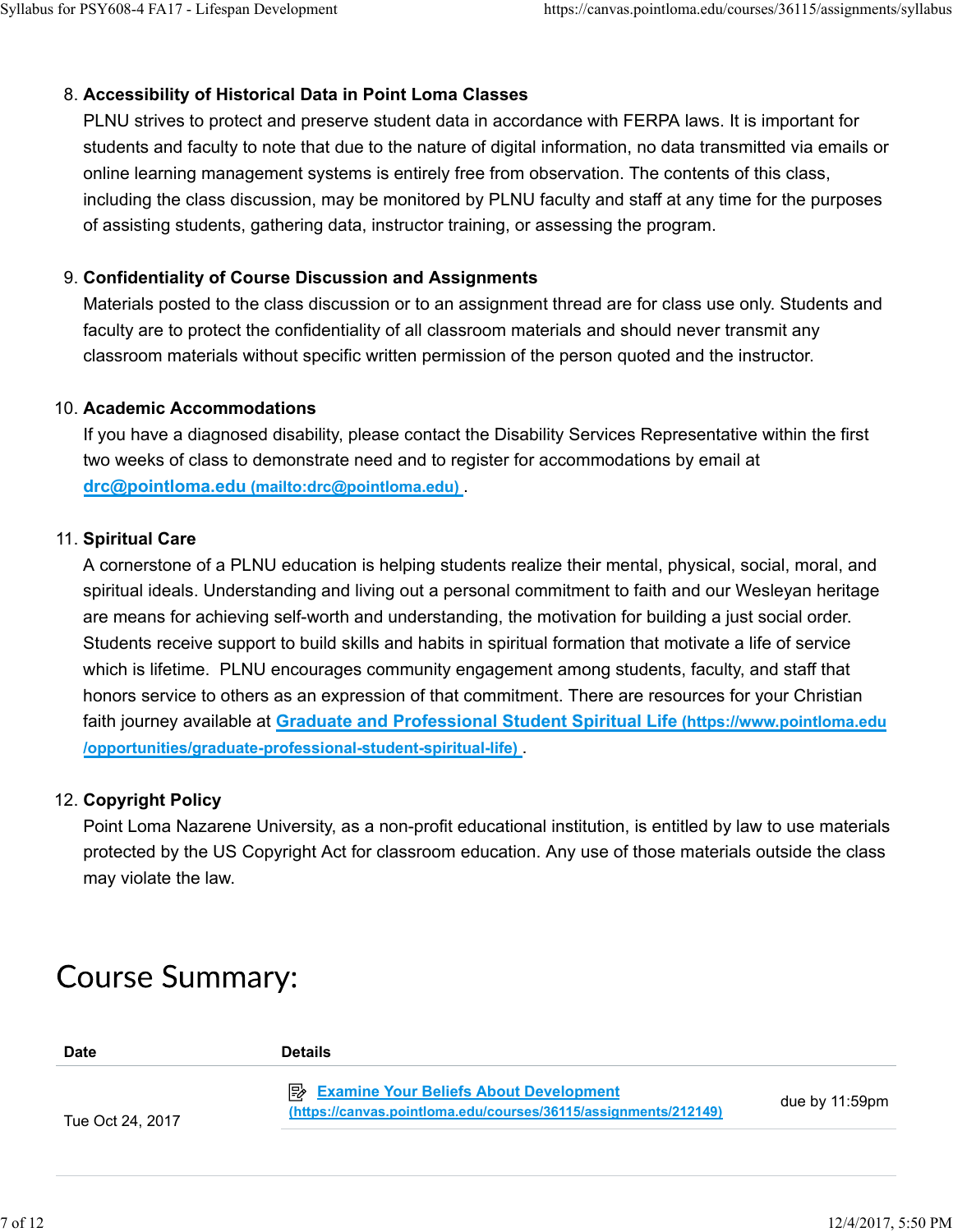| <b>Date</b>      | <b>Details</b>                                                                                                     |                |
|------------------|--------------------------------------------------------------------------------------------------------------------|----------------|
|                  | Dournal Questions - Module 1 (https://canvas.pointloma.edu<br>/courses/36115/assignments/212152)                   | due by 11:59pm |
|                  | <b>E</b> Word Association and Human Development<br>(https://canvas.pointloma.edu/courses/36115/assignments/212161) | due by 11:59pm |
| Thu Oct 26, 2017 | <b>Case Study Questions - Module 1 (https://canvas.pointloma.edu</b><br> 5≽<br>/courses/36115/assignments/212140)  | due by 11:59pm |
|                  | <b>E</b> Online Quiz 1 - Ch. 1 (https://canvas.pointloma.edu/courses/36115<br>/assignments/212136)                 | due by 11:59pm |
| Tue Oct 31, 2017 | <b>Attachment Styles Essay (https://canvas.pointloma.edu/courses</b><br>/36115/assignments/212139)                 | due by 11:59pm |
|                  | Journal Questions - Module 2 (https://canvas.pointloma.edu<br> ⋽≽<br>/courses/36115/assignments/212153)            | due by 11:59pm |
| Thu Nov 2, 2017  | <b>Case Study Questions - Module 2 (https://canvas.pointloma.edu</b><br>/courses/36115/assignments/212141)         | due by 11:59pm |
|                  | B Online Quiz 2 - Ch. 4 (https://canvas.pointloma.edu/courses/36115<br>/assignments/212129)                        | due by 11:59pm |
| Tue Nov 7, 2017  | Journal Questions - Module 3 (https://canvas.pointloma.edu<br>/courses/36115/assignments/212154)                   | due by 11:59pm |
| Thu Nov 9, 2017  | Exam 1 (https://canvas.pointloma.edu/courses/36115/assignments<br> ₩<br><u>/212131)</u>                            | due by 5pm     |
|                  | 診<br><b>Case Study Questions - Module 3 (https://canvas.pointloma.edu</b><br>/courses/36115/assignments/212142)    | due by 11:59pm |
| Tue Nov 14, 2017 | Journal Questions - Module 4 (https://canvas.pointloma.edu<br>⊯<br>/courses/36115/assignments/212155)              | due by 11:59pm |
| Thu Nov 16, 2017 | ⋽∕≻<br><b>Case Study Questions - Module 4 (https://canvas.pointloma.edu</b><br>/courses/36115/assignments/212143)  | due by 11:59pm |
|                  | 影<br>Online Quiz 3 - Ch. 8 (https://canvas.pointloma.edu/courses/36115<br>/assignments/212128)                     | due by 11:59pm |
| Sun Nov 19, 2017 | <b>Mid-Course Evaluation Survey (https://canvas.pointloma.edu</b><br> ⋽≽<br>/courses/36115/assignments/212132)     | due by 11:59pm |
| Tue Nov 21, 2017 | ≅⁄⊵<br><b>Exam 2 (https://canvas.pointloma.edu/courses/36115/assignments</b><br>/212135)                           | due by 5pm     |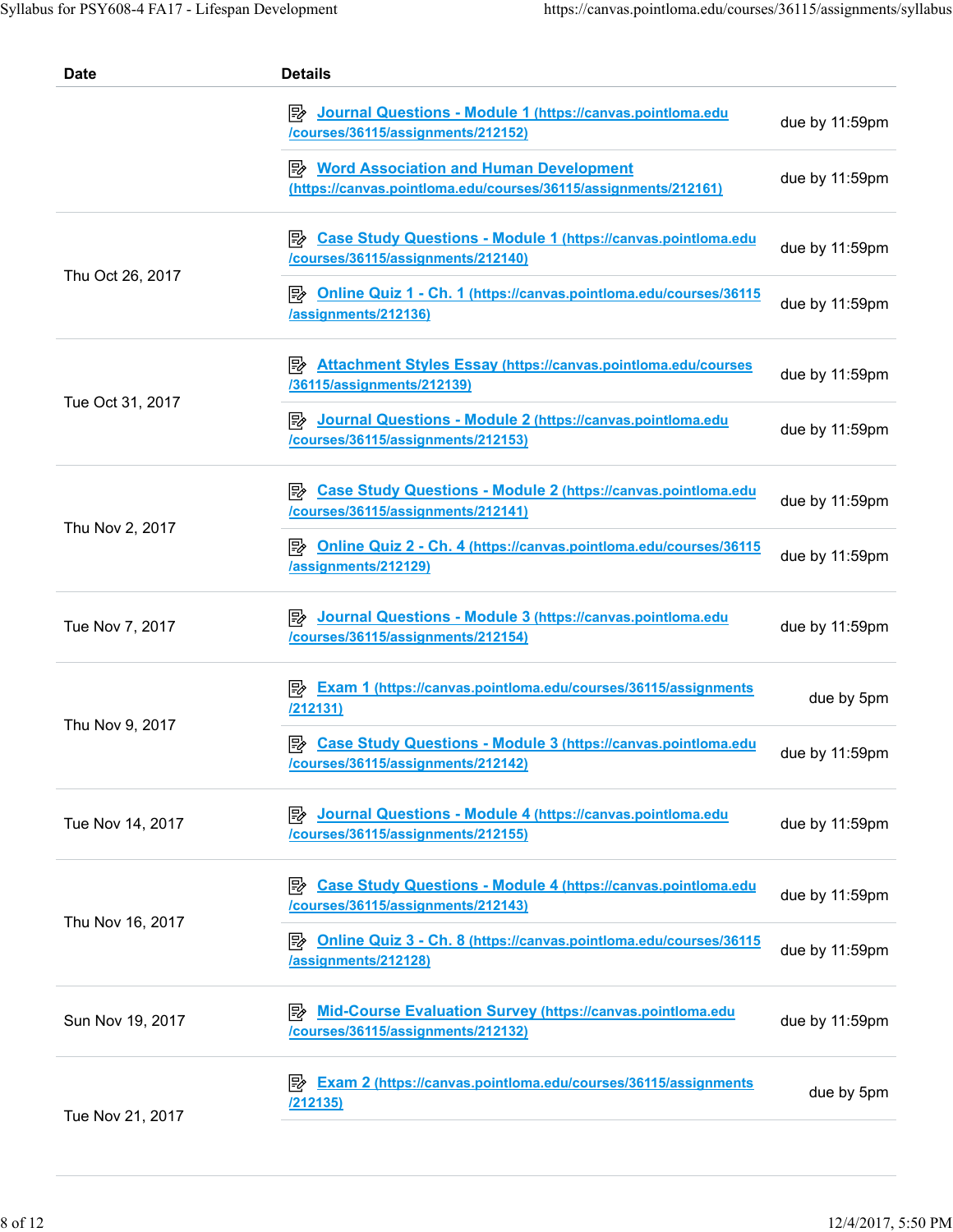| <b>Date</b>      | <b>Details</b>                                                                                                     |                |
|------------------|--------------------------------------------------------------------------------------------------------------------|----------------|
|                  | Dournal Questions - Module 5 (https://canvas.pointloma.edu<br>/courses/36115/assignments/212156)                   | due by 11:59pm |
| Sun Nov 26, 2017 | <b>E</b> Case Study Questions - Module 5 (https://canvas.pointloma.edu<br>/courses/36115/assignments/212144)       | due by 11:59pm |
| Tue Nov 28, 2017 | Dournal Questions - Module 6 (https://canvas.pointloma.edu<br>/courses/36115/assignments/212157)                   | due by 11:59pm |
| Thu Nov 30, 2017 | <b>Extends Case Study Questions - Module 6 (https://canvas.pointloma.edu</b><br>/courses/36115/assignments/212145) | due by 11:59pm |
|                  | <b>Extending Quiz 4 - Ch. 12 (https://canvas.pointloma.edu/courses</b><br>/36115/assignments/212134)               | due by 11:59pm |
| Tue Dec 5, 2017  | Exam 3 (https://canvas.pointloma.edu/courses/36115/assignments<br><u>/212137)</u>                                  | due by 5pm     |
|                  | Dournal Questions - Module 7 (https://canvas.pointloma.edu<br>/courses/36115/assignments/212158)                   | due by 11:59pm |
| Thu Dec 7, 2017  | /assignments/212160)                                                                                               | due by 2pm     |
|                  | <b>E</b> Online Quiz 5 - Ch. 13 (https://canvas.pointloma.edu/courses<br>/36115/assignments/212133)                | due by 11:59pm |
| Fri Dec 8, 2017  | B Case Study Questions - Module 7 (https://canvas.pointloma.edu<br>/courses/36115/assignments/212146)              | due by 11:59pm |
| Tue Dec 12, 2017 | Exam 4 (https://canvas.pointloma.edu/courses/36115/assignments<br><b>/212130)</b>                                  | due by 5pm     |
|                  | Journal Questions - Module 8 (https://canvas.pointloma.edu<br> ≅⁄⊵<br>/courses/36115/assignments/212159)           | due by 11:59pm |
| Thu Dec 14, 2017 | 5≽<br><b>Case Study Questions - Module 8 (https://canvas.pointloma.edu</b><br>/courses/36115/assignments/212147)   | due by 11:59pm |
|                  | <b>Intervention Paper Due (https://canvas.pointloma.edu/courses</b><br> ⋽⁄≻<br>/36115/assignments/212150)          | due by 11:59pm |
| Sun Dec 17, 2017 | <b>End-of-Course Evaluation (https://canvas.pointloma.edu/courses</b><br>⊯<br>/36115/assignments/212148)           | due by 11:59pm |
|                  | Attendance and Participation (https://canvas.pointloma.edu/courses/36115<br> 5≽<br>/assignments/238049)            |                |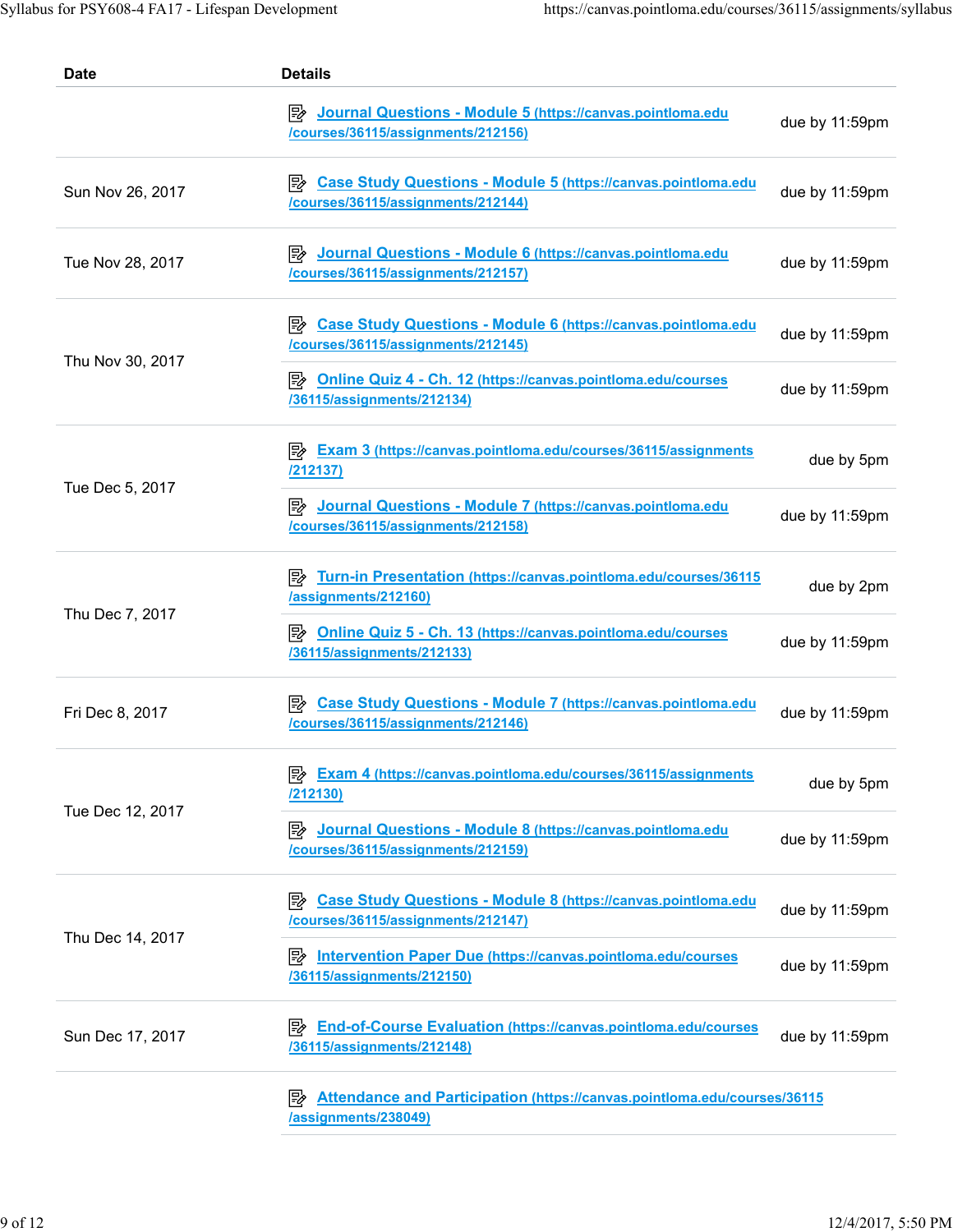| <b>Date</b> | <b>Details</b>                                                                                         |
|-------------|--------------------------------------------------------------------------------------------------------|
|             | <b>E</b> Intervention Presentation (https://canvas.pointloma.edu/courses/36115<br>/assignments/212151) |